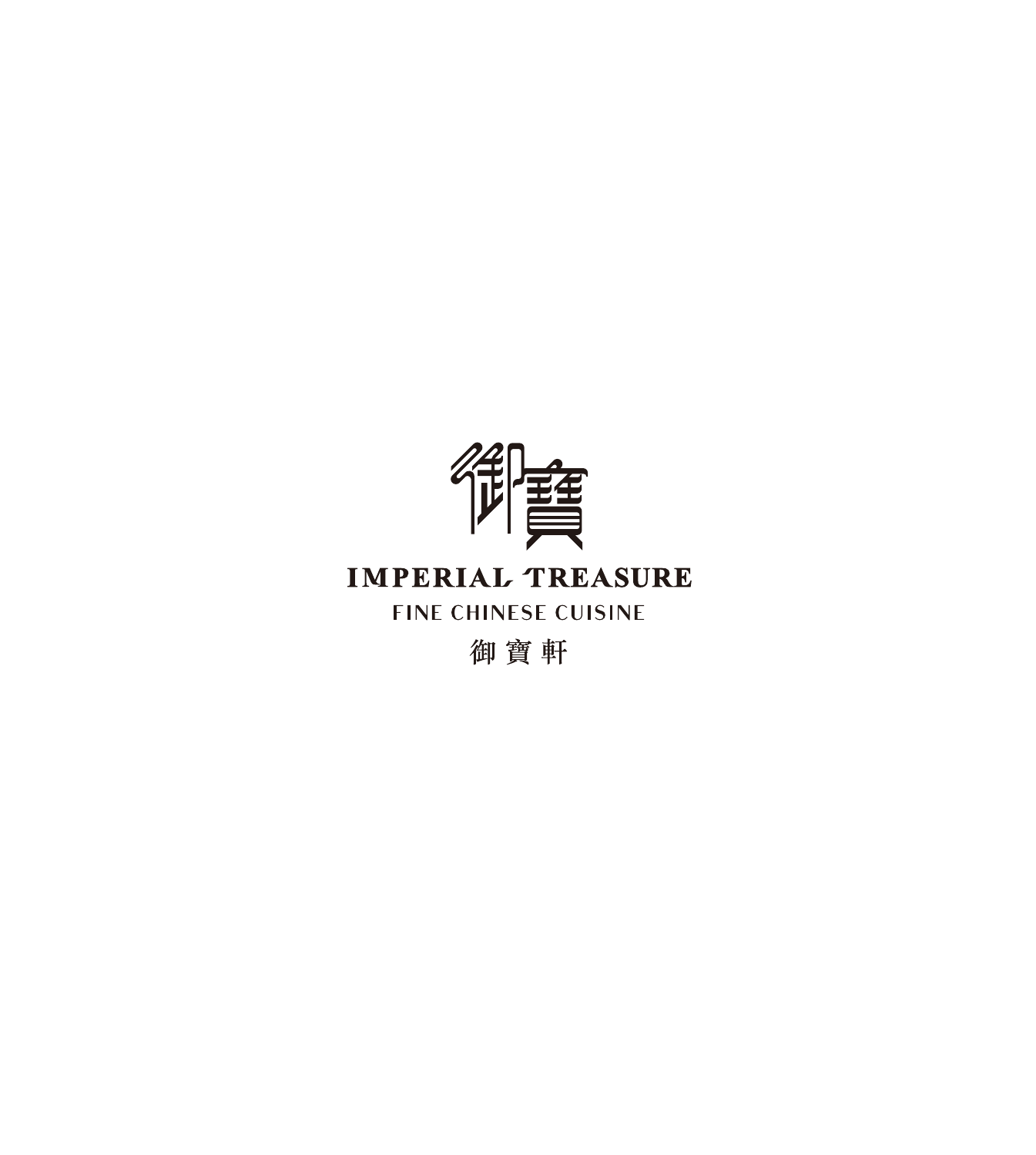To ensure we can always offer you the best wine and dine experience, our wine list is dynamic, so some vintages may not be available from time to time. However, our expert sommeliers are always on hand to offer you the perfect wine pairing.

The Sommelier Team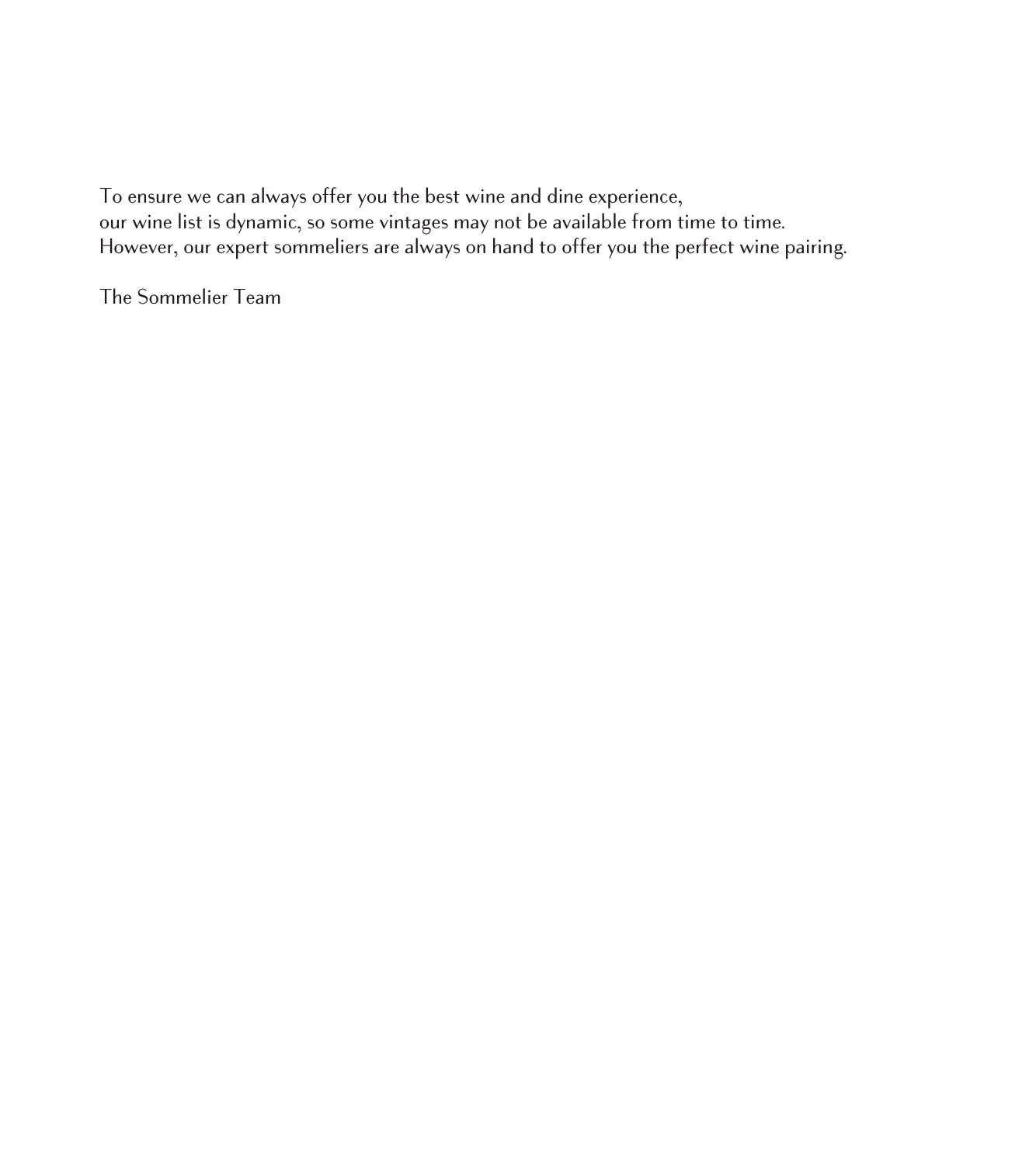# **WINE BY THE GLASS**

Glass 125ml

#### **Champagne & Sparkling Wine**

| NV Coates & Seely, Brut                                         | Hampshire, England       | £15  |
|-----------------------------------------------------------------|--------------------------|------|
| NV Louis Roederer, Brut                                         | Champagne, France        | £ 19 |
| NV Drappier Blanc de Blancs                                     | Champagne, France        | £21  |
| 2015 Rosé, Louis Roederer                                       | Champagne, France        | £26  |
| NV Rosé, Laurent-Perrier, Brut                                  | Champagne, France        | £ 28 |
| White                                                           |                          |      |
| 2020 Picpoul de Pinet, Domaine Saint Peyre                      | Languedoc, France        | £ 9  |
| 2021 Sauvignon Blanc, Greywacke                                 | Marlborough, New Zealand | £ 11 |
| 2020 Egy Kis Dry Furmint Barta                                  | Tokaj, Hungary           | £13  |
| 2018 Riesling, Spatlese Wehlener Sonnenuhr Joh Pos Prum         | Mosel, Germany           | £15  |
| 2016 Chardonnay, Carpe Diem                                     | Anderson Valley, USA     | £20  |
| 2020 Viognier, Penner Ash                                       | Oregon, USA              | £ 24 |
| 2017 Chassagne-Montrachet, 'Les Vergeres'1er Cru Philippe Colin | Burgundy, France         | £ 29 |
| Rosé                                                            |                          |      |
| 2021 Château Miraval                                            | Provence, France         | £12  |
| <b>Red</b>                                                      |                          |      |
| 2017 'Monopole 777' Pinot Noir, Kovács Nimród                   | Eger, Hungary            | £12  |
| 2016 'Museum' Tempranillo, Finca Museum                         | Cigales, Spain           | £13  |
| 2019 Le Volte dell' Ornellaia                                   | Tuscany, Italy           | £15  |
| 2017 François de Tournon, Domaine Delas                         | Saint-Joseph, France     | £ 19 |
| 2018 Bourgogne Cuvée de Pressonnier, Domaine Roty               | Burgundy, France         | £ 22 |
|                                                                 |                          |      |

2015 'L'Hospitalet de Gazin', Château Gazin Bordeaux, France £ 25

 $\frac{2018 \text{ Cabernet Sauvignon, Ridge Estate}}{\text{Price}}$   $\frac{\text{Prices include } \text{VAT at the current rate.}}{\text{State State}}$ 

A discretionary service charge of 13.5% will be added to your bill.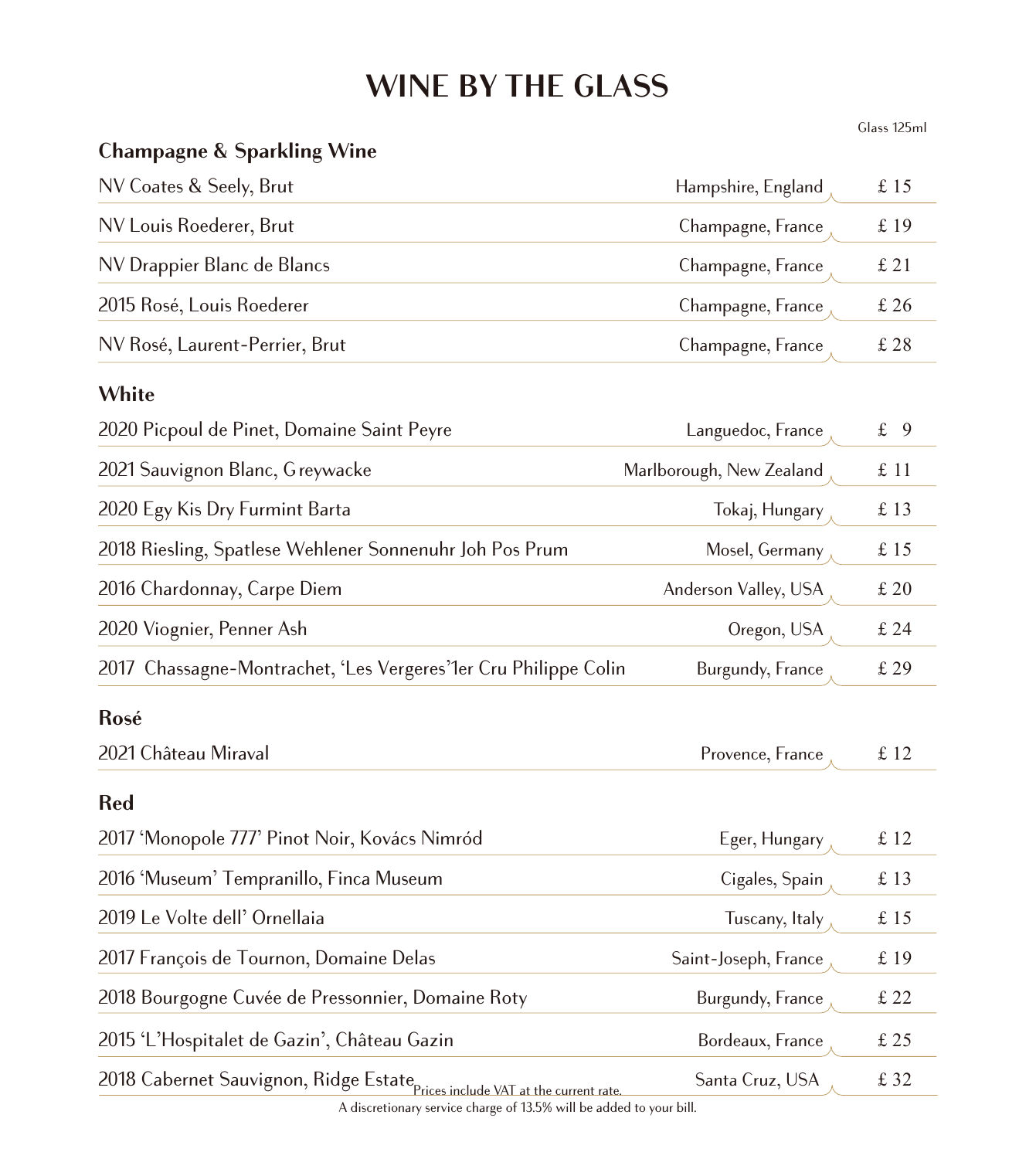# **CHAMPAGNE & SPARKLING WINE**

#### **Non-Vintage**

| NV Louis Roederer, Brut<br>Champagne, France                                        | $\pounds$<br>91    |
|-------------------------------------------------------------------------------------|--------------------|
| NV 'Sophie Baron', Grand Reserve, Brut<br>Champagne, France                         | $\pounds$<br>94    |
| NV 'Cuvée 744', Jacquesson, Extra Brut<br>Champagne, France                         | $\mathbf f$<br>118 |
| NV Lallier Grand Cru Blanc de Blancs<br>Champagne, France                           | 121<br>£           |
| NV Drappier Blanc de Blancs<br>Champagne, France                                    | $\pounds$<br>128   |
| NV Pierre Peters 'Cuvee de Reserve' Blanc de Blancs, Grand Cru<br>Champagne, France | £ 135              |
| NV Andre Jacquart, Vertu 1er Cru<br>Champagne, France                               | £ 145              |
| NV 'Tradition Grand Cru', Brut Egly Ouriet<br>Champagne, France                     | £ 248              |
| Rosé                                                                                |                    |
| 2015 Louis Roederer Rosé, Brut<br>Champagne, France                                 | £<br>128           |
| NV Laurent-Perrier Rosé, Brut<br>Champagne, France                                  | £ 132              |
| NV Paul Bara, Grand Rosé, Brut<br>Champagne, France                                 | $£$ 148            |
| 2002 'Grande Année Rosé' Bollinger, Brut<br>Champagne, France                       | £ 328              |
| 2008 'Cristal Rosé' Louis Roederer, Brut<br>Champagne, France                       | £1000              |

### **English Sparkling Wine**

| NV Coates & Seely, Brut                      | Hampshire, England $f$ 72  |  |  |
|----------------------------------------------|----------------------------|--|--|
| NV Rosé, Coates & Seely, Brut                | Hampshire, England $f$ 72  |  |  |
| 2009 'La Perfide' Rosé, Coates & Seely, Brut | Hampshire, England f £ 130 |  |  |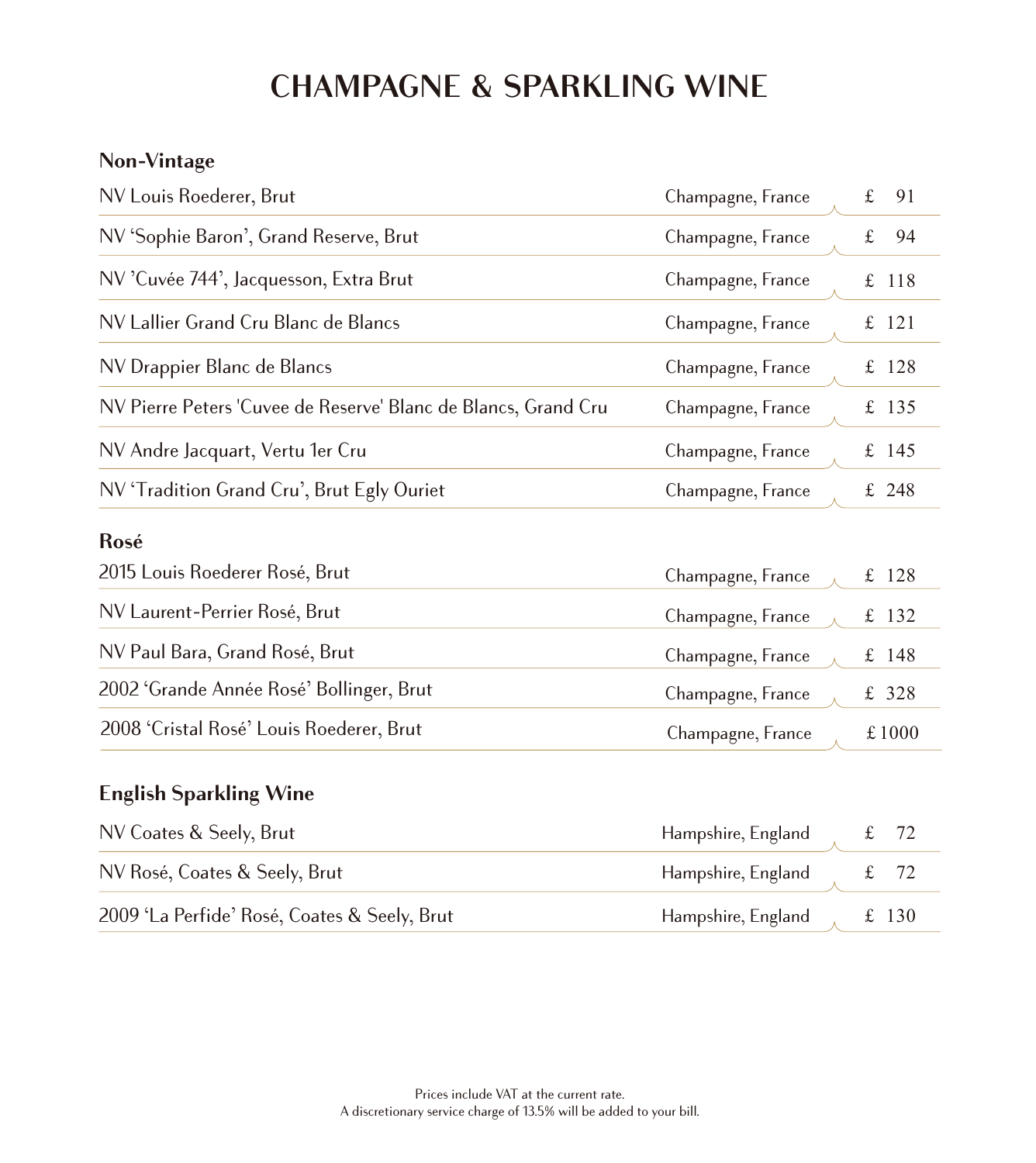# **CHAMPAGNE & SPARKLING WINE**

### **Vintage**

| 2012 'Grande Année' Bollinger, Brut      | Champagne, France | £ 235 |
|------------------------------------------|-------------------|-------|
| 2002 'Cristal' Louis Roederer, Brut      | Champagne, France | £ 540 |
| 1996 'Dom Pérignon' Moët & Chandon, Brut | Champagne, France | £ 560 |
| 2008 'Cristal' Louis Roederer, Brut      | Champagne, France | £ 662 |
| 1990 'Collection' Krug, Brut             | Champagne, France | £1400 |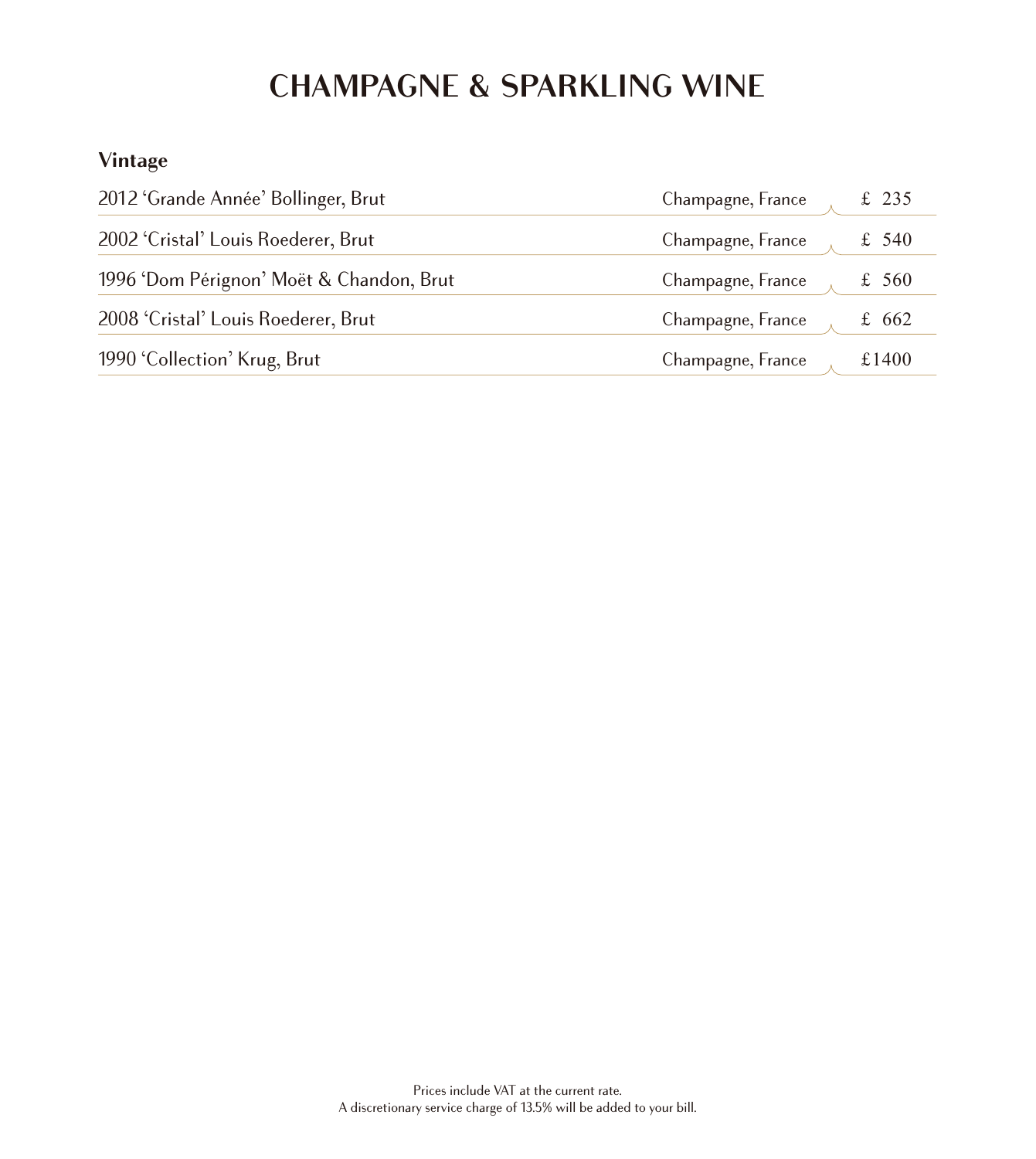# **ROSÉ**

| 2020 Domaine des Tourelles          | Bekaa Valley, Lebanon ff 48     |  |
|-------------------------------------|---------------------------------|--|
| 2021 Château Miraval                | Provence, France $f(x)$ f 68    |  |
| 2020 'Rose et Or', Château Minuty   | Provence, France $f(x) = 80$    |  |
| 2021 'Clos Mi reille', Domaines Ott | Provence, France $\lambda$ £ 88 |  |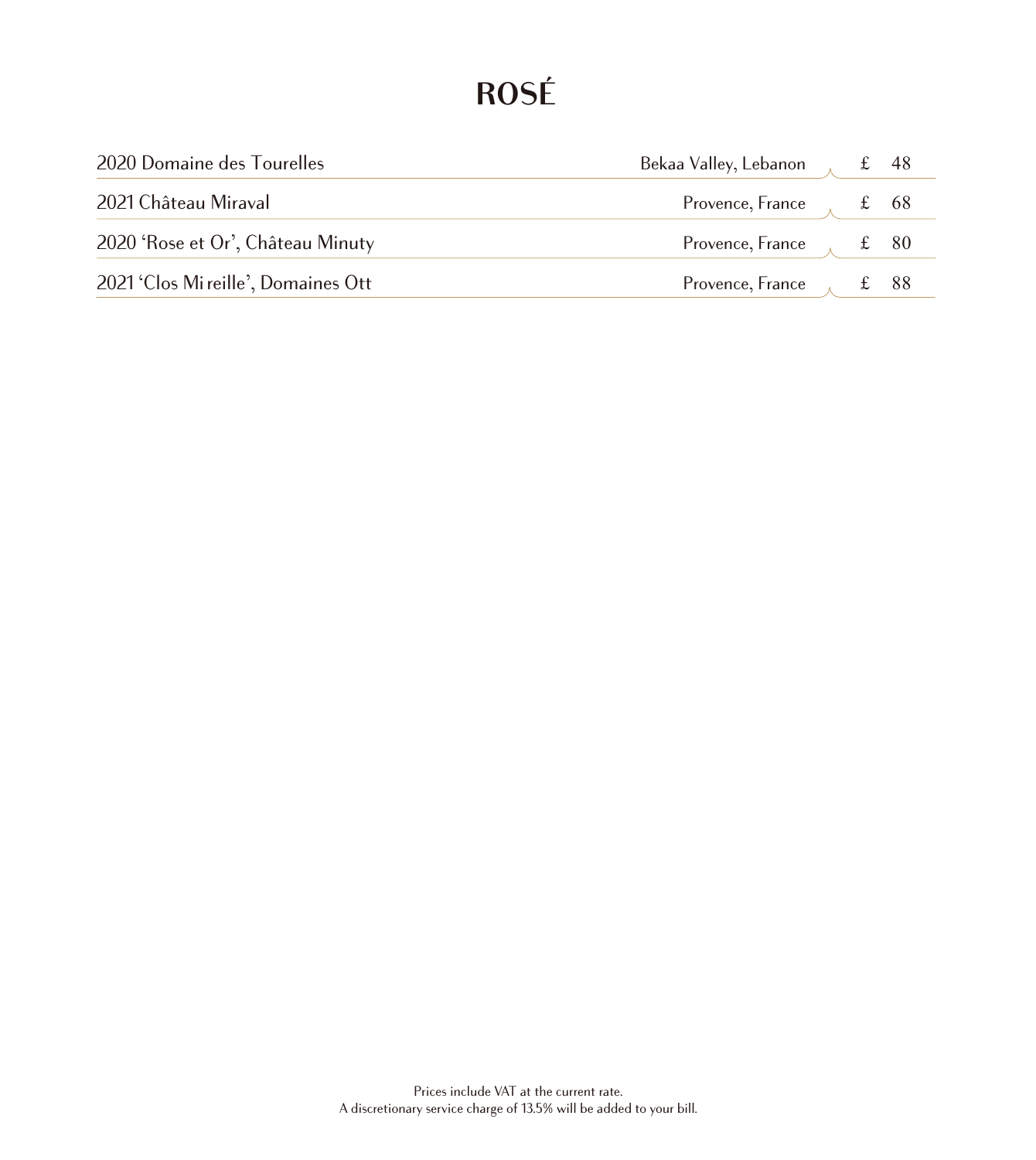## **France**

#### **Burgundy**

| 2020 'St Martin' Domaine Laroche                                                    | Chablis               | $\pounds$   | 88  |
|-------------------------------------------------------------------------------------|-----------------------|-------------|-----|
| 2019 Vaillons 1er Cru, Domaine Billaud-Simon                                        | Chablis               | $\pounds$   | 121 |
| 2019 Vaudesir Grand Cru, Domaine Billaud-Simon                                      | Chablis               | £           | 248 |
| 2019 'Clos Saint-Philibert' Meo-Camuzet                                             | Hautes-Côtes de Nuits | $\pounds$   | 98  |
| 2019 Meursault 'Le Grand Charron' Domaine Michael Bouzerau                          | Meursault             | $\pounds$   | 165 |
| 2019 'Les Narvaux' David Moret                                                      | Meursault             | $\pounds$   | 198 |
| 2017 Meursault Santenots 1er Cru, Domaine Marquis D'Angerville                      | Meursault             | $\pounds$   | 428 |
| 2018 Puligny-Montrachet 'Les Meix', Olivier Leflaive                                | Puligny-Montrachet    | $\pounds$   | 168 |
| 2019 Puligny-Montrachet 'Les Perrieres' 1er Cru Domaine Pernot Belicart             | Puligny-Montrachet    | £           | 212 |
| 2017 'Les Vergers 1er Cru' Philippe Colin                                           | Chassagne-Montrachet  | $\pounds$   | 172 |
| 2018 'Blanchots', Olivier Leflaive                                                  | Chassagne-Montrachet  | $\mathbf f$ | 192 |
| 2010 'Bienvenue Batard-Montrachet Grand Cru', Domaine Faiveley Chassagne-Montrachet |                       | $\pounds$   | 698 |
| 2019 Auxey Duresses, Gerard Boyer                                                   | Auxey-Duresses        | $\pounds$   | 112 |
| 2020 Pouilly Fuissé 'Vieilles Vignes', Domaine Guerrin & Fils                       | Pouilly Fuissé        | $\mathbf f$ | 80  |
| 2018 Saint Aubin 1er Cru 'Les Charmois', Domaine Vincent Morev                      | Saint Aubin           | $\pounds$   | 128 |
| 2019 Montagny 1er Cru, Jean Marc Boillot                                            | Montagny              | $\pounds$   | 88  |

#### **Bordeaux**

| 2018 Château Lafleur de Graves                     | Bordeaux $\qquad \qquad$ £ 68  |  |
|----------------------------------------------------|--------------------------------|--|
| 2019 Château de Clarke, Le Merle Blanc             | Bordeaux $\qquad \qquad$ £ 108 |  |
| 2014 'L'esprit de Chevalier', Domaine de Chevalier | Bordeaux £ 178                 |  |
| 2007 Château Pape Clement                          | Bordeaux £ 688                 |  |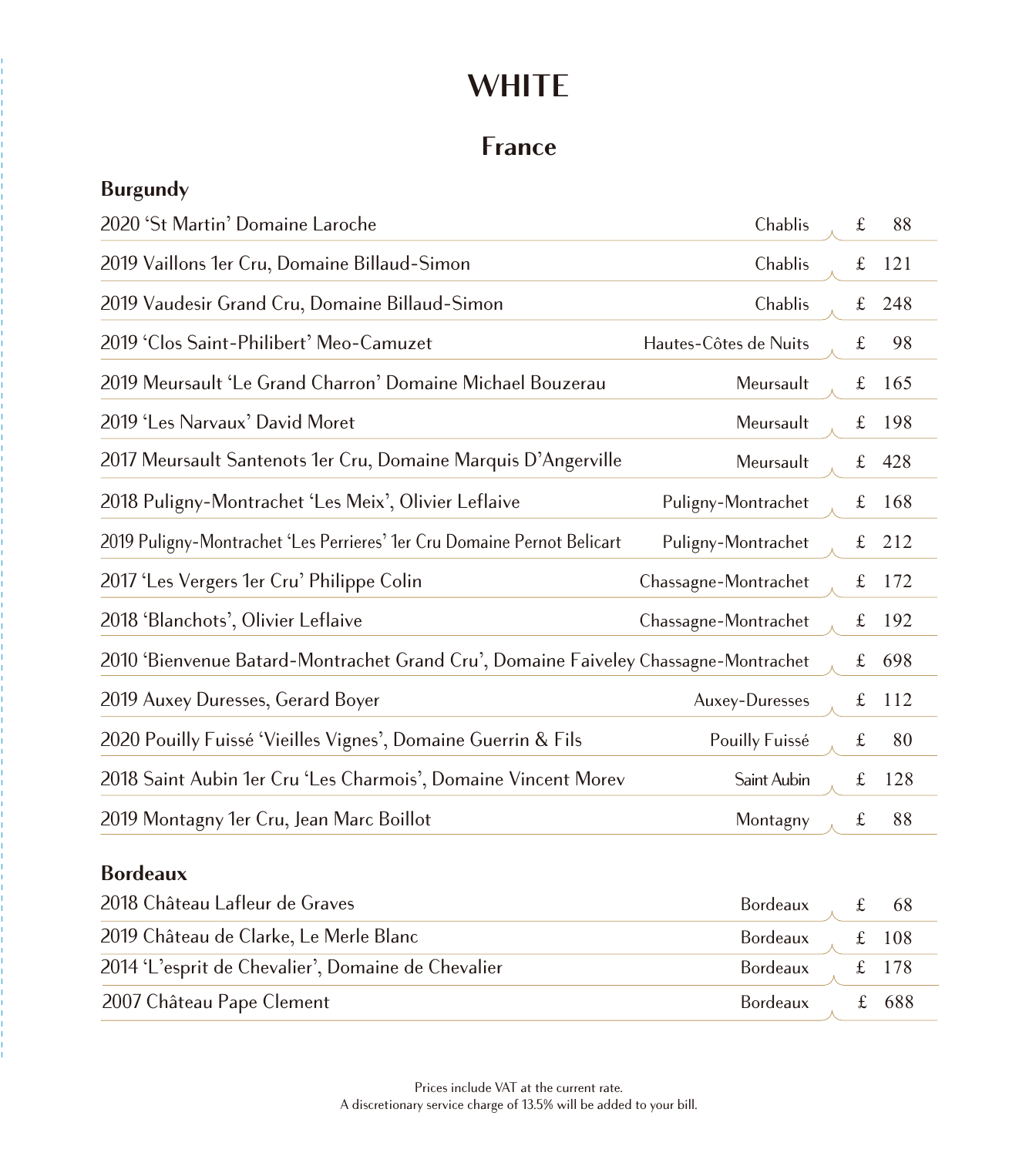### **France**

#### **Loire Valley**

| 2017 'Vieille Vigne', Bruno Cormerais     | Muscadet-Sèvre et Maine | £ $38$              |
|-------------------------------------------|-------------------------|---------------------|
| 2018 'Les Vieux Clos', Nicolas Joly       | Savennières             | $£$ 118             |
| 2018 Clau de Nell, Anne Claude Leflaive   | IGP Val de Loire        | £ 126               |
| 2020 'Silex', Vincent Delaporte           | Sancerre                | $\textsterling} 68$ |
| 2020 Les Terres Blanches', Pascal Jolivet | Pouilly-Fumé            |                     |

#### **Alsace**

| 2020 Kientzeler                                      | Riesling       |   | - 60   |
|------------------------------------------------------|----------------|---|--------|
| 2018 'Linsenberg' Domaine Schoenheitz                | Riesling       |   | - 62   |
| 2018 'Le Dragon' Domaine Josmeyer                    | Riesling       |   | £ $98$ |
| 2017 'Englegarten' Cru d'Alsace Domaine Marcel Deiss | Riesling       |   | £ 112  |
| 2017 Les Princes Abbes, Domaine Schlumberger         | Pinot Blanc    | £ | 85     |
| 2019 'Orchidées Sauvages' Mure                       | Gewürztraminer |   | 68     |

#### **Rhône Valley**

| 2020 'Les Vignes da Cote' Viognier, Yves Cuilleron | Rhone, $\text{£}$ 72      |  |
|----------------------------------------------------|---------------------------|--|
| 2019 'Les Ravines' Rémi Niero                      | Condrieu $\therefore$ 112 |  |

#### **Rest of France**

| 2020 Picpoul de Pinet Domaine Peyre | Languedoc $f$ $f$ 42 |  |
|-------------------------------------|----------------------|--|
| 2010 'Sec' Domaine de Souch         | Jurançon $f$ 99      |  |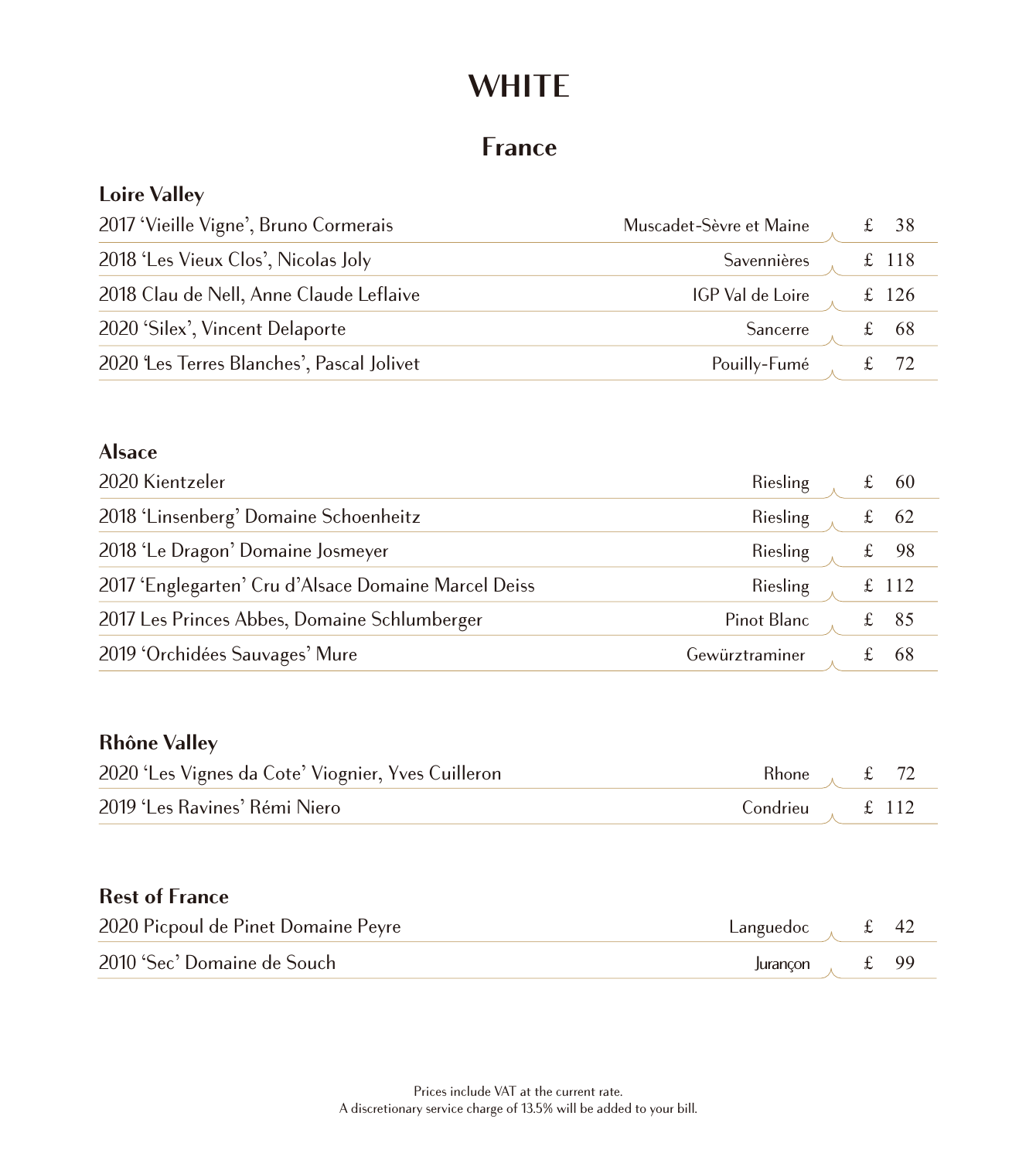## **Italy**

| 2021 Gavi di Gavi, Santa Seraffa               | Piedmont |   | 58    |
|------------------------------------------------|----------|---|-------|
| 2016 'Solea' Roagna                            | Piedmont |   | £ 188 |
| 2019 Poggio ale Grazze dell'Ornellaia          | Tuscany  | £ | 128   |
| 2019 Soave Classico, 'Calvarino' Pieropan      | Veneto   | £ | 69    |
| 2019 Sauvignon Blanc, 'Piere' Vie di Romans    | Friuli   | £ | -89   |
| 2019 Verdicchio Castelli di Jesi, Umani Ronchi | Marche   | £ | 76    |
| 2016 Trebbiano D'Abruzzo, Emidio Pepe          | Abruzzo  |   | £ 148 |

## **Rest of Europe**

| 2016 Kardos Supreme Furmint                             | Tokaj, Hungary      | £ | 68      |
|---------------------------------------------------------|---------------------|---|---------|
| 2020 Egy Kis Dry Furmint Barta                          | Tokaj, Hungary      | £ | 75      |
| 2021 'Alba' Malvazija Istarska, Matosevic               | Croatia             | £ | 68      |
| 2018 Spatlese Wehlener Sonnenuhr Joh Jos Prum           | Mosel, Germany      | £ | 89      |
| 2013 Riesling Trocken R. B. Schlossberg Ersters Gewachs | Rheingau, Germany   | £ | 95      |
| 2020 Gruner Veltliner, 'Loiserberg', Domaine Loimer     | Kamptal, Austria    | £ | 78      |
| 2017 Riesling, Sepp Moser                               | Kremstal, Austria   | £ | 90      |
| 2016 Riesling, 'Steinmassl Erste Lage' Loimer           | Kamptal, Austria    |   | £ 118   |
| 2015 'Timotheus' Gut Oggau                              | Burgenland, Austria |   | £ $118$ |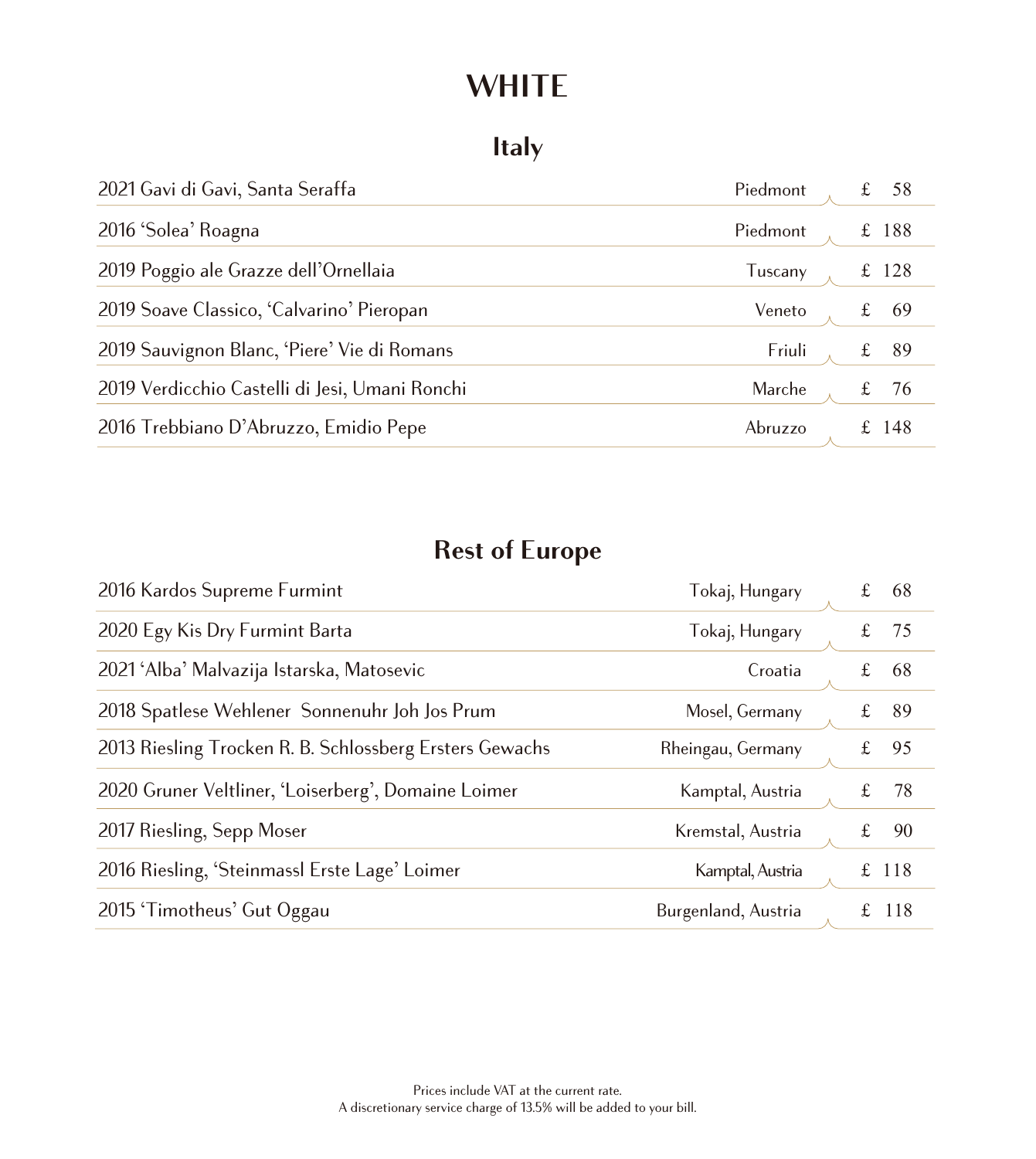## **Spain**

| 2021 Albarino, Tambora                       | Rias Baixas   | f           | 48      |
|----------------------------------------------|---------------|-------------|---------|
| 2019 Acústic Blanc, Acústic Celler           | Montsant      | $\mathbf f$ | 52      |
| 2019 Rioja Blanco Bodegas Zugober            | Rioja         | $\mathbf f$ | 62      |
| 2019 Tempranillo Blanco, Bodegas del Ques    | Rioja         | $f_{\rm c}$ | 128     |
| 2020 Godello, Bodegas Gancedo                | <b>Bierzo</b> | $\pounds$   | 68      |
| 2016 Garnacha Blanca, 'Seleccio', Edetaria   | Terra Alta    | £           | 92      |
| America                                      |               |             |         |
| 2016 Carpe Diem                              | California    | $\pounds$   | 89      |
| 2020 Willamette Valley, Viognier, Penner Ash | Oregon        |             | $£$ 118 |
| 2015 Carneros, 'Hyde' Patz & Hall            | California    | $f_{\rm L}$ | 148     |
| 2016 William Selyem Unoaked                  | California    |             | £168    |
| 2019 'Festivo' Torrontes Bodega Monteviejo   | Argentina     | $\mathbf f$ | 42      |
| 2018 Chardonnay Altaluvia                    | Argentina     | $\mathbf f$ | 94      |
| 2019 Riesling Altaluvia                      | Argentina     | $\mathbf f$ | 94      |
|                                              |               |             |         |

### **Australia & New Zealand**

| 2021 'Sauvignon Blanc' Greywacke                  | Marlborough       | 55    |
|---------------------------------------------------|-------------------|-------|
| 2020 'Chardonnay' Kumeu River Estate              | Auckland          | 73    |
| 2020 Adelaide Hills, 'M3 Chardonnay' Shaw + Smith | South Australia   | 86    |
| 2018 Reserve Bin Chardonnay, Penfolds             | South Australia   | -168  |
| 2020 Margaret River, 'Amber' Cullen               | Western Australia | -89   |
| 2019 Clare Valley, 'Polish Hill' Grosset          | South Australia   | 98    |
| 2018 'Chardonnay' Dawson & James                  | Tasmania          | £ 128 |

### **Rest of the World**

| 2018 Kanaan Winery Riesling | – hına | 60 |
|-----------------------------|--------|----|
|                             |        |    |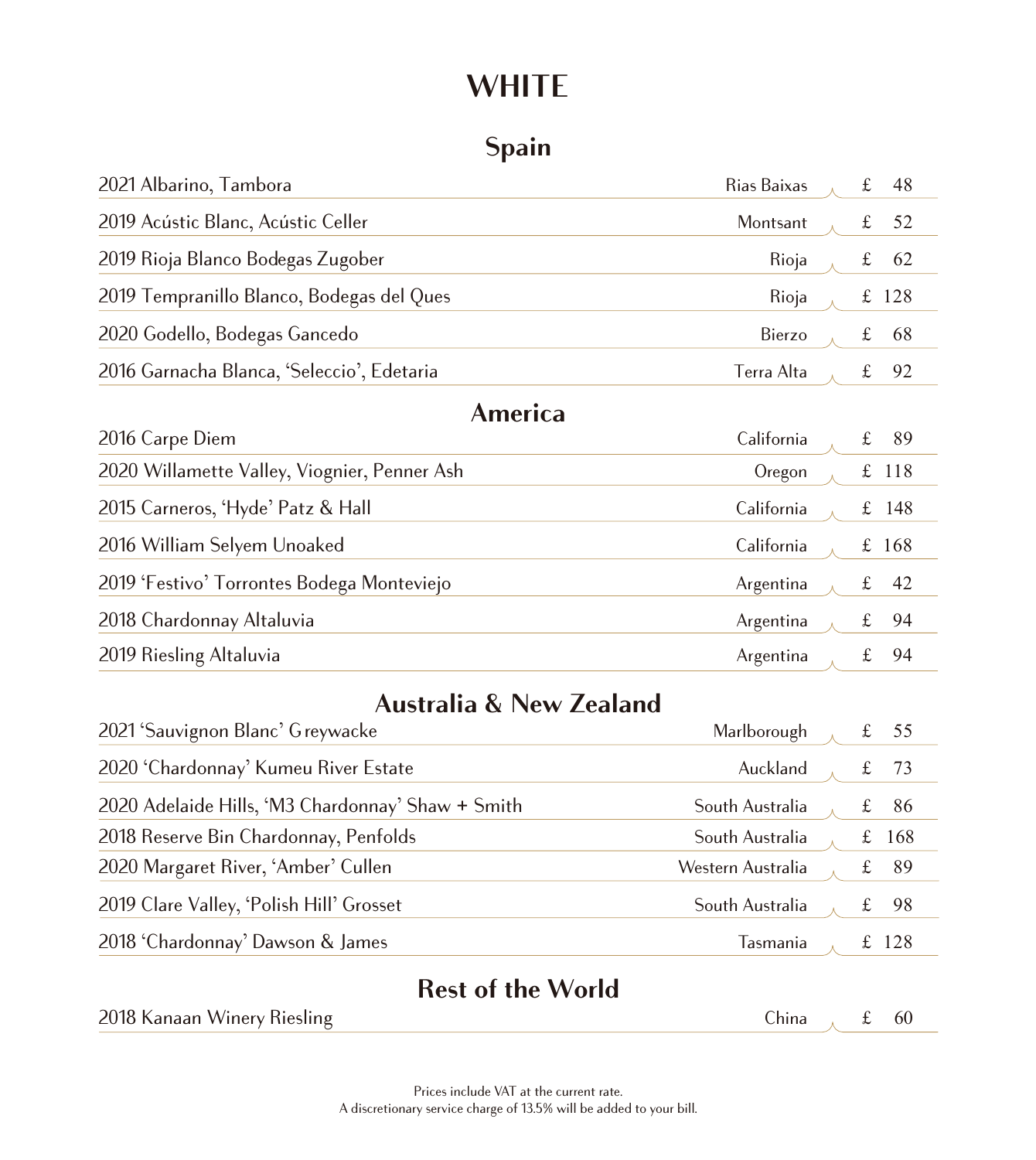## **France**

#### **Burgundy**

| 2019 Brouilly, Domaine Chevalier-Metrat                                  | Beaujolais        | $\pounds$ | 55      |
|--------------------------------------------------------------------------|-------------------|-----------|---------|
| 2018 Moulin-a-Vent, Château du Moulin-a-Vent                             | Beaujolais        | $\pounds$ | 72      |
| 2020 Bourgogne 'Les Ursulines' Domaine Jean-Claude Boisset               | Bourgogne         | $\pounds$ | 68      |
| 2019 'Cuvée Saint-Urbain' Domaine Jean Fournier                          | Marsannay         | $\pounds$ | 88      |
| 2018 Bourgogne Cuvée de Pressonnier, Domaine Roty                        | Bourgogne         |           | £ 120   |
| 2018 Gevrey-Chambertin, Domaine Pierre Mayeul                            | Gevrey-Chambertin |           | £ 240   |
| 2018 Gevrey – Chambertin 1er Cru 'Petite Chapelle, Domaine Pierre Mayeul | Gevrey-Chambertin |           | £ 388   |
| 2017 Chambolle Musigny, Domaine Confuron-Cotetidot                       | Chambolle-Musigny |           | £ 185   |
| 2013 Chambolle Musigny 1er Cru 'Les Sentieres', Domaine Stephane Magnien | Chambolle-Musigny |           | £ 228   |
| 2013 'La Rue de Vergy, Domaine Perrot-Minot                              | Morey-St-Denis    |           | $£$ 248 |
| 2016 Vosne Romanée, Vins d'Arlaud                                        | Vosne-Romanée     |           | £ 218   |
| 2018 Vosne Romanée, 1er Cru 'Les Beaux Monts' Domaine Lucien Le Moine    | Vosne-Romanée     |           | £ 448   |
| 2018 'Cuvée Mont des Oiseaux' 1er Cru Domaine de L'Arlot                 | Nuits-St-Georges  |           | £ 298   |
| 2017 'Les Saint Georges' 1er Cru, Domaine Thibault Liger-Belair          | Nuits-St-Georges  |           | £ 448   |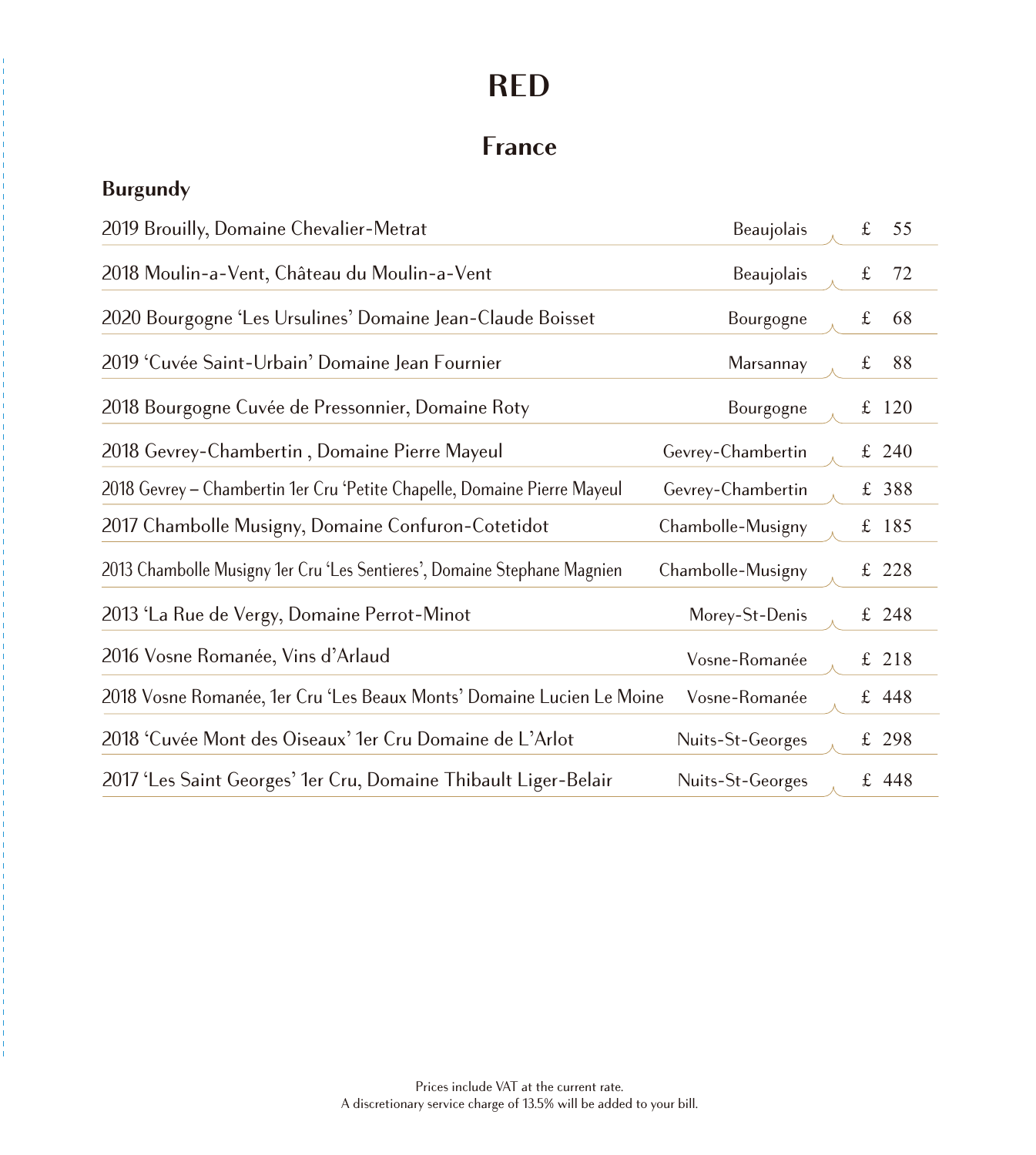## **France**

#### **Burgundy**

| 2017 Aloxe-Corton Patrick Javillier                               | Aloxe-Corton       |   | £ 168   |
|-------------------------------------------------------------------|--------------------|---|---------|
| 2013 'Corton Clos du Roi' Grand Cru, Domaine Chandon de Briailles | Corton             |   | £ 298   |
| 2012 'Aux Gravains' 1er Cru, Domaine Lebreuil                     | Savigny-lès-Beaune |   | £ $128$ |
| 2018 Volnay, Domaine Cyrot-Buthiau                                | Volnay             |   | £ 120   |
| 2018 'Fremiet' 1er Cru, Domaine Marquise D'Angerville             | Volnay             |   | £ 318   |
| 2019 'Vieilles Vignes' Fanny Sabre                                | Pommard            |   | £ 128   |
| 2016 Pommard, Vincent Prunier                                     | Pommard            |   | £ 158   |
| 2019 Mercurey, Domaine Chamirey                                   | Mercurey           | £ | 88      |
| 2018 Rully 1er Cru 'La Fosse', Domaine Jean-Baptiste Ponsot       | Rully              | £ | 88      |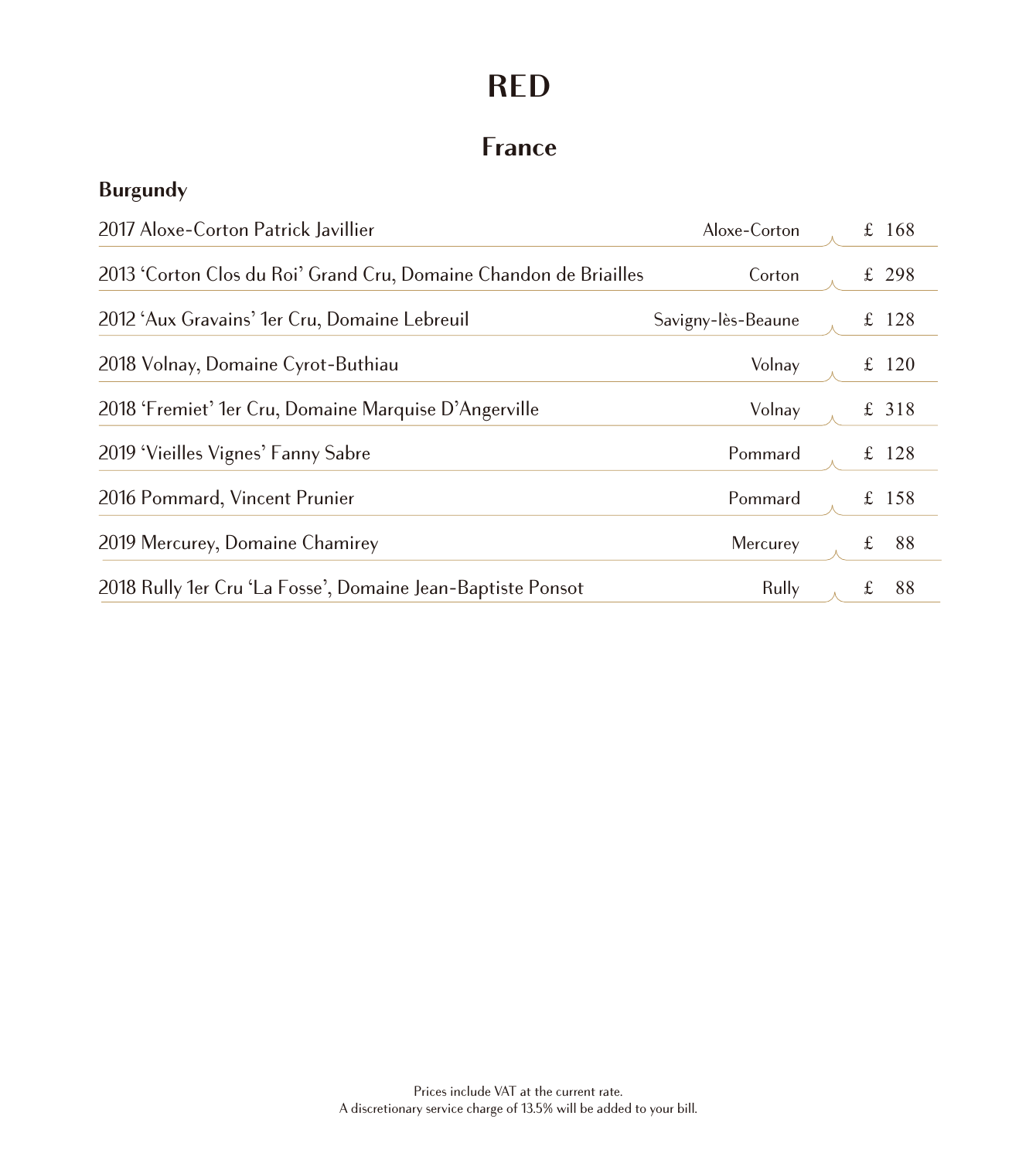### **France**

#### **Bordeaux Left Bank**

| 2014 Les Alleés de Cantemerle, Château Cantemerle                   | Haut-Médoc    | $\mathbf f$<br>88 |
|---------------------------------------------------------------------|---------------|-------------------|
| 1996 Château Calon-Ségur, 3ème Cru Classé                           | St-Estéphe    | £ 348             |
| 2001 Château Montrose, 2ème Cru Classé                              | St-Estéphe    | £448              |
| 1985 Château Calon-Ségur, 3ème Cru Classé                           | St-Estéphe    | £ 428             |
| 2014 Batailley, 5ème Cru Classe                                     | Pauillac      | £ 222             |
| 2008 Grand Puy Lacoste, 5ème Cru Classe                             | Pauillac      | £ 288             |
| 2001 Pontet Canet, 5ème Cru Classe                                  | Pauillac      | £ 480             |
| 1995 Ch. Pichon-Longueville Comtesse de la Lalande, 2ème Cru Classé | Pauillac      | £ 655             |
| 2000 Ch. Pichon-Longueville Comtesse de Lalande, 2ème Cru Classé    | Pauillac      | £ 712             |
| 1996 Château Lafite-Rothschild, 1er Cru Classé                      | Pauillac      | £2380             |
| 2006 Château Langoa Barton 3ème                                     | St-Julien     | £ 328             |
| 2003 Château Léoville Barton, 2ème Cru Classé                       | St-Julien     | £ 448             |
| 1985 Château Talbot, 4ème Cru Classé                                | St-Julien     | £ $450$           |
| 1995 Château Léoville-Las Cases, 2ème Cru Classé                    | St-Julien     | £ 598             |
| 2012 Château Chasse Spleen                                          | <b>Moulis</b> | £ 188             |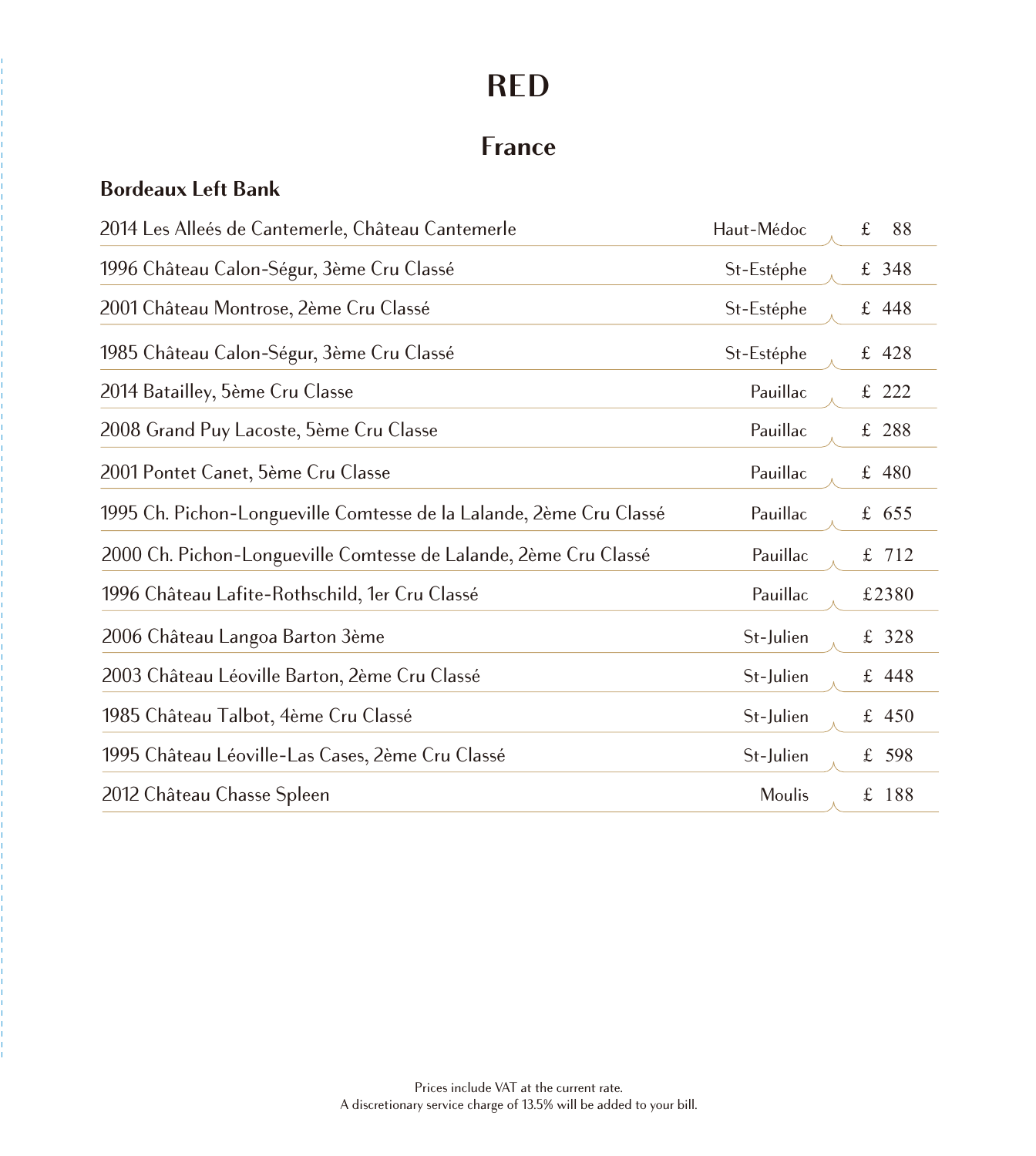### **France**

#### **Bordeaux Left Bank**

| 2014 'Ségla', Château Rauzan-Ségla                       | Margaux        | £ 114   |
|----------------------------------------------------------|----------------|---------|
| 2015 Cantenac Brown, 3ème Cru Classe                     | Margaux        | £ 248   |
| 2005 Château Rauzan-Ségla, 2ème Cru Classé               | Margaux        | £ 378   |
| 2011 'Alter Ego', Château Palmer                         | Margaux        | £ 358   |
| 2008 Château Palmer, 3éme Cru Classé                     | <b>Margaux</b> | £ $628$ |
| 1998 Château Smith Haut Lafitte, Cru Classé de Graves    | Pessac-Léognan | £ 358   |
| 2001 Château Pape Clément, Cru Classé de Graves          | Pessac-Léognan | $£$ 448 |
| 2003 Château La Mission Haut-Brion, Cru Classé de Graves | Pessac-Léognan | £ 598   |
| 2000 Domaine de Chevalier, Cru Classé de Graves (Magnum) | Pessac-Léognan | £798    |

#### **Bordeaux Right Bank**

| 2015 Château de Trianon, St Emilion Grand Cru    | St-Émilion | £ 128   |
|--------------------------------------------------|------------|---------|
| 2015 'Petit Figeac' Château Figeac               | St-Émilion | £168    |
| 2009 Château Magdelaine                          | St-Émilion | £ 268   |
| 2013 Chapelle d'Ausone                           | St-Émilion | £ 480   |
| 1990 Château Cheval Blanc 1er Grand Cru Classé A | St-Émilion | £ 2778  |
| 2015 'L'Hospitalet de Gazin', Château Gazin      | Pomerol    | £ 125   |
| 2019 Château Montviel La Rose Montviel           | Pomerol    | £ $125$ |
| 2001 Château L'Eglise Clinet                     | Pomerol    | £ 588   |
| 1990 Château L'Eglise Clinet                     | Pomerol    | £ 758   |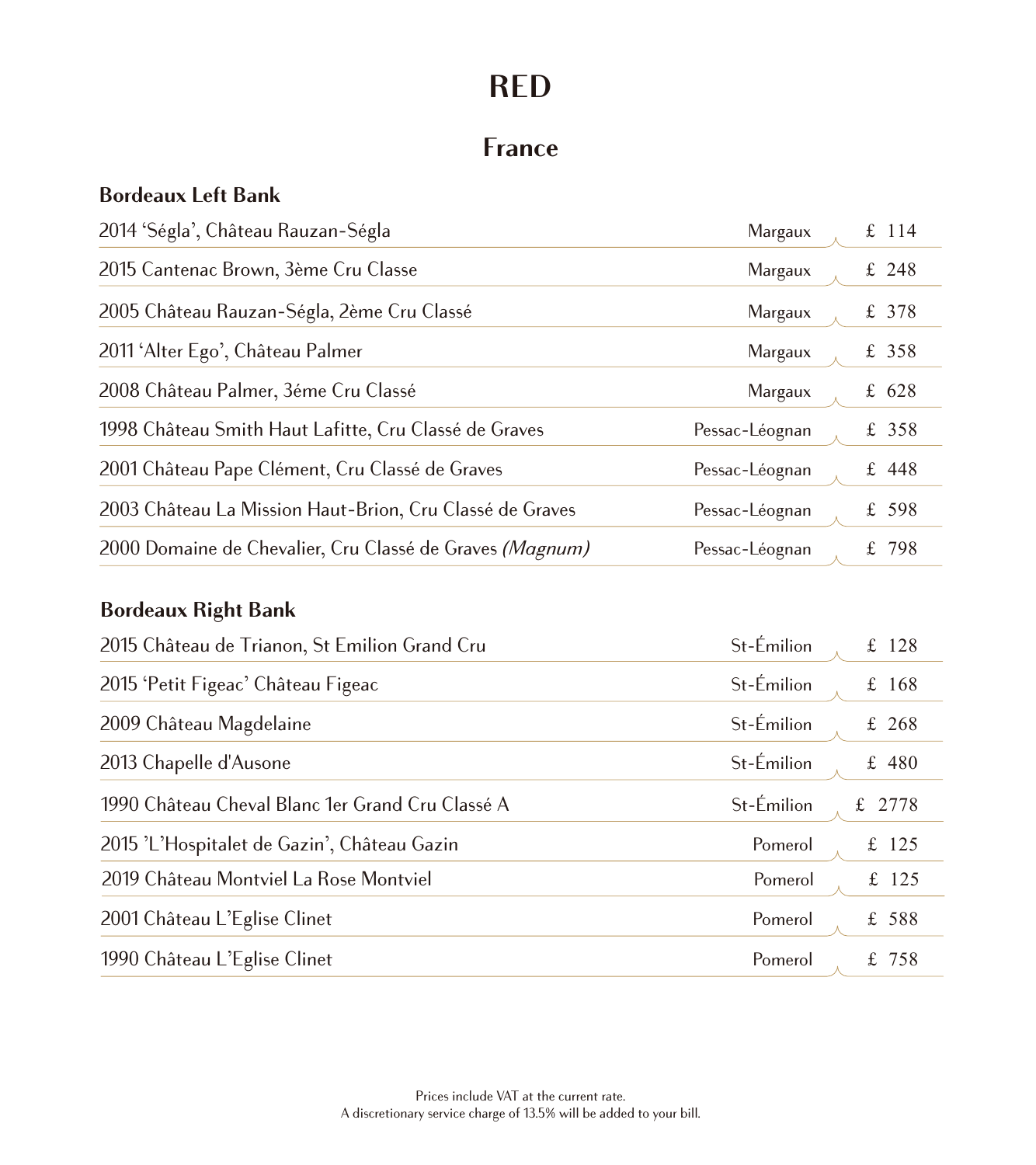## **France**

### **Rhône Valley**

| 2016 Le Clos, Domaine Delas                              | Crozes Hermitage    |             | £ 118   |
|----------------------------------------------------------|---------------------|-------------|---------|
| 2017 'François de Tournon, Domaine Delas                 | Saint-Joseph        | £           | 128     |
| 2018 'Cuvée Classique Ampodium' René Rostaing            | Côte-Rôtie          |             | £ $168$ |
| 2014 Lalandonne, Domaine Delas                           | Côte-Rôtie          | £           | 408     |
| 2019 Domaine Romain Roche                                | Cairanne            | $\pounds$   | 45      |
| 2018 Les Reinages, Domaine Delas                         | Gigondas            | $\pounds$   | 88      |
| 2014 'Le Clos', Domaine Montirius                        | Vacqueyras          | $\pounds$   | 88      |
| 2017 'Heritage 1924' Domaine Des Escaravailles           | Rasteau             | $\pounds$   | 94      |
| 2019 Domaine de Beaurenard                               | Châteauneuf-du-Pape | £           | 130     |
| 2009 Château de Beaucastel                               | Châteauneuf-du-Pape |             | £ 288   |
| 2013 Cuvée Marie Beurrier, Domaine Henri Bonneau         | Châteauneuf-du-Pape |             | £ 480   |
| <b>Rest of France</b>                                    |                     |             |         |
| 2019 Domaine Bernard Baudry                              | Chinon              | $\mathbf f$ | 64      |
| 2017 Cabernet Franc 'Clau de Nell', Anne-Claude Leflaive | Anjou               | $\pounds$   | 95      |
| 2015 'La Livinière', Clos des Roques                     | Minervois           | £           | 68      |
| 2008 Château La Grezette                                 | Cahors              | £           | 108     |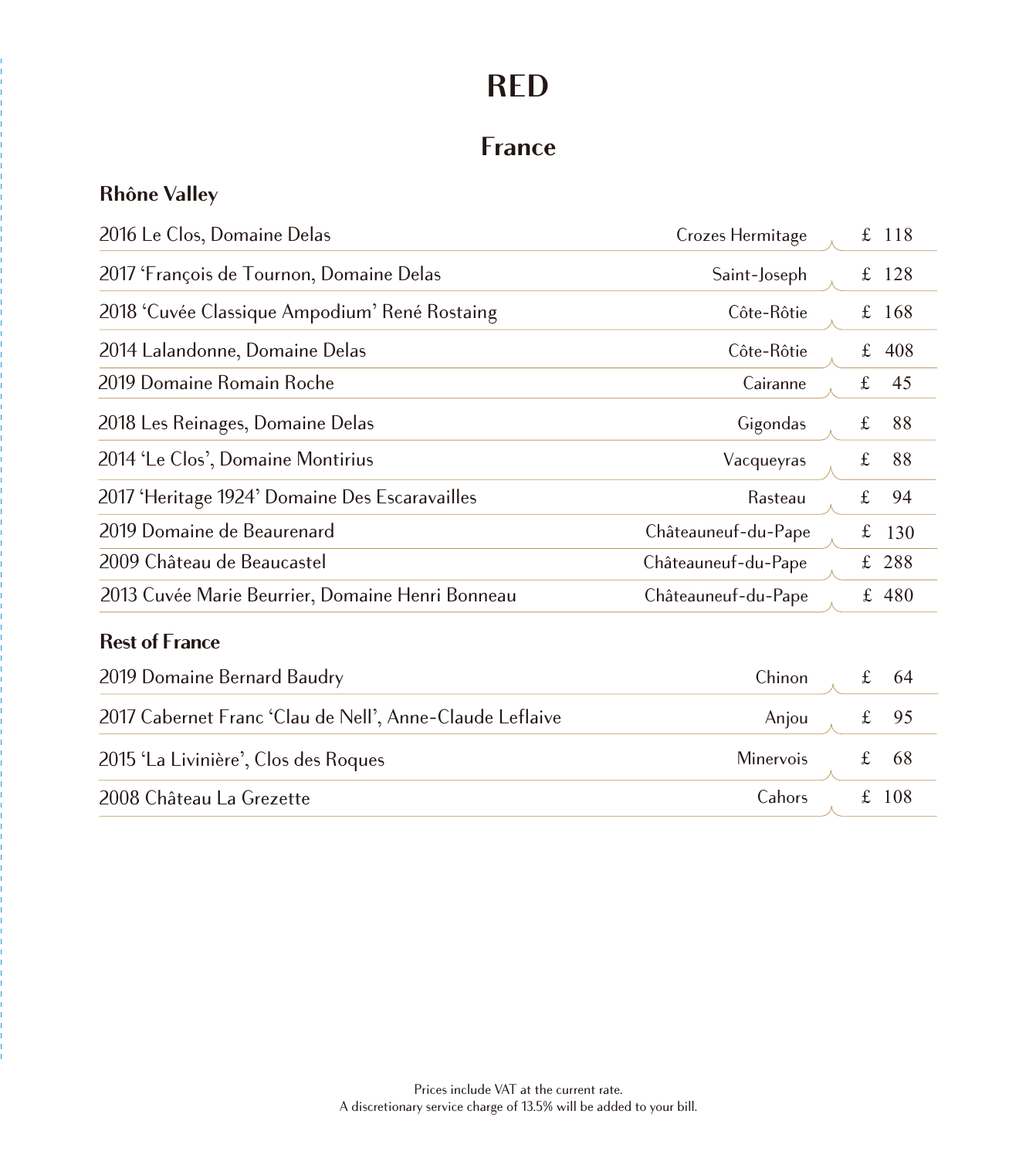# **Italy**

| 2019 Nebbiolo 'Cascine Drago', Poderi Colla                  | Piedmont     | $\pounds$<br>76  |
|--------------------------------------------------------------|--------------|------------------|
| 2019 Barbera d'Alba, Pio Cesare                              | Piedmont     | $\pounds$<br>76  |
| 2017 Barbaresco, Pio Cesare                                  | Piedmont     | £ 142            |
| 2017 'Il Favot' Aldo Conterno                                | Piedmont     | £ 158            |
| 2017 Barbaresco 'Martinenga', Marchesi di Gresy              | Piedmont     | £ 198            |
| 2007 Barbaresco 'Camp Gros Martinenga' Marchesi di Gresy     | Piedmont     | £ 462            |
| 2004 Barolo 'Bric del Fiasc', Paolo Scavino                  | Piedmont     | £ 302            |
| 2008 Barolo 'Cicala', Aldo Conterno                          | Piedmont     | £ 358            |
| 1999 Barolo 'Le Vigne', Sandrone                             | Piedmont     | £ 408            |
| 2015 'Granadrella' Refosco Appassimento, Masi                | Friuli       | £<br>80          |
| 2017 Amarone Classico, Riondo                                | Valpolicella | $\pounds$<br>82  |
| 2016 'Vigna Garzon' Amarone Classico, Pieropan               | Valpolicella | £ 142            |
| 2018 Chianti Classico Riserva, San Felice                    | Tuscany      | $\pounds$<br>72  |
| 2018 Tin Amphora, Montesecondo                               | Tuscany      | $\pounds$<br>102 |
| 2018 Luce della Vite, Lucente                                | Tuscany      | £ 108            |
| 2018 Castello di Fonterutoli Chianti Classico Gran Selezione | Tuscany      | £ 125            |
| 2016 Brunello di Montalcino, San Polo                        | Tuscany      | £ 155            |
| 2015 Brunello di Montalcino, Biondi Santi                    | Tuscany      | £ 448            |
| 2018 'Tignanello' Antinori                                   | Tuscany      | £ 428            |
| 2017 'Cepparello' Isole e Olena                              | Tuscany      | £ 198            |
| 2019 Le Volte dell' Ornellaia                                | Tuscany      | $\pounds$<br>72  |
| 2019 Le Serre Nuove dell' Ornellaia                          | Tuscany      | £ 150            |
| 2010 Sassicaia                                               | Tuscany      | £ 448            |
| 2018 Ornellaia                                               | Tuscany      | £ 588            |

Prices include VAT at the current rate.

A discretionary service charge of 13.5% will be added to your bill.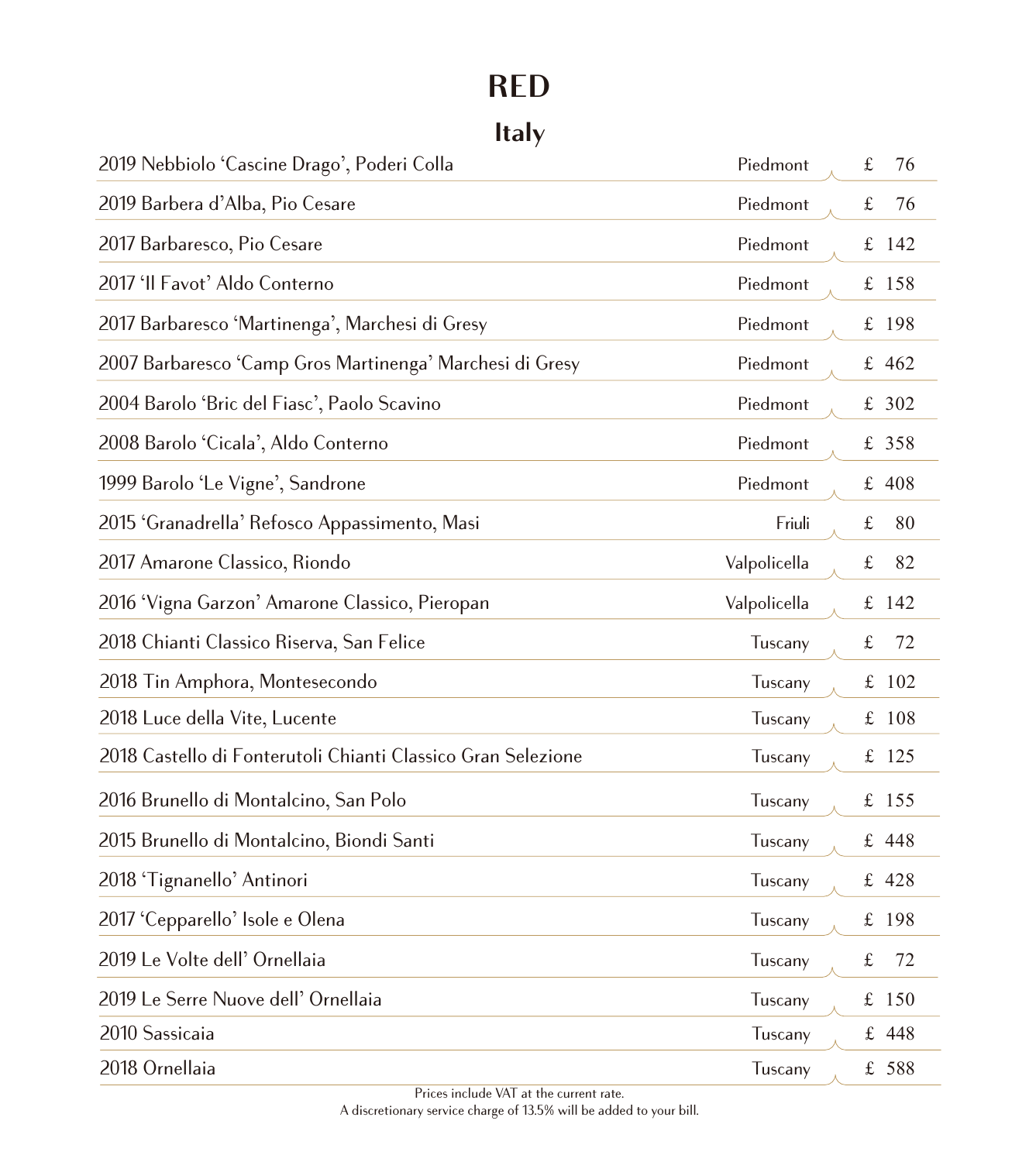## **Spain & Portugal**

| 2016 'Museum' Tempranillo, Finca Museum                  | Cigales          | $\pounds$<br>70    |
|----------------------------------------------------------|------------------|--------------------|
| 2017 'Izadi' Reserva, Bodegas Izadi                      | Rioja            | $\pounds$<br>74    |
| 2009 'Viña Tondonia Reserva' Bodegas R. Lopez de Heredia | Rioja            | $\pounds$<br>92    |
| 2017 'Dalmau' Marqués de Murrie                          | Rioja            | £ 168              |
| 2011 '904' La Rioja Alta                                 | Rioja            | $£$ 198            |
| 2016 Pintia, Bodegas Vega Sicilia                        | Toro             | £ 156              |
| 2014 Mencia Xestal                                       | Bierzo           | $\pounds$<br>78    |
| 2015 Torrenderos Reserva                                 | Ribera del Duero | $\mathbf f$<br>98  |
| 2014 Valduero, Garcia Viadero                            | Ribera del Duero | £ 128              |
| 2018 'Alion' Bodegas Vega Sicilia                        | Ribera del Duero | £ 198              |
| 2015 'Valbuena' Bodegas Vega Sicilia                     | Ribera del Duero | £ 448              |
| 2006 'Único' Bodegas Vega Sicilia                        | Ribera del Duero | £ 888              |
| 2018 Priorat, 'Vi d'Altura' Mas La Mola                  | Priorat          | $\pounds$<br>83    |
| 2017 Monsant 'Vertebra-Figuera' Terroir sense Fronteres  | Monsant          | 102<br>$f_{\rm L}$ |
| 2016 'Touriga Nacional' Kelman                           | Dao              | $\mathbf f$<br>65  |
| 2018 'Touriga Nacional' Quinta Da Romaneira              | Douro            | £<br>68            |
| 2017 'Reserva' Quinta Da Romaneira                       | Douro            | £ 128              |

# **Rest of Europe**

| 2018 Spätburgunder Graf von Shönborn, Schloss Shönborn    | Rheingau, Germany  | $\textsterling} 62$ |
|-----------------------------------------------------------|--------------------|---------------------|
| 2016 Kékfrankos 'Monopole', Kovacs Nimród                 | Eger, Hungary      | £ $64$              |
| 2017 'Monopole 777' Pinot Noir, Kovács Nimród             | Eger, Hungary      | $\textsterling} 68$ |
| 2018 Zweigelt, Anton Bauer                                | Wagram, Austria    | £ 64                |
| 2015 Blaufränkisch Ried Spitzerberg Muhr van der Niepoort | Carnuntum, Austria | £173                |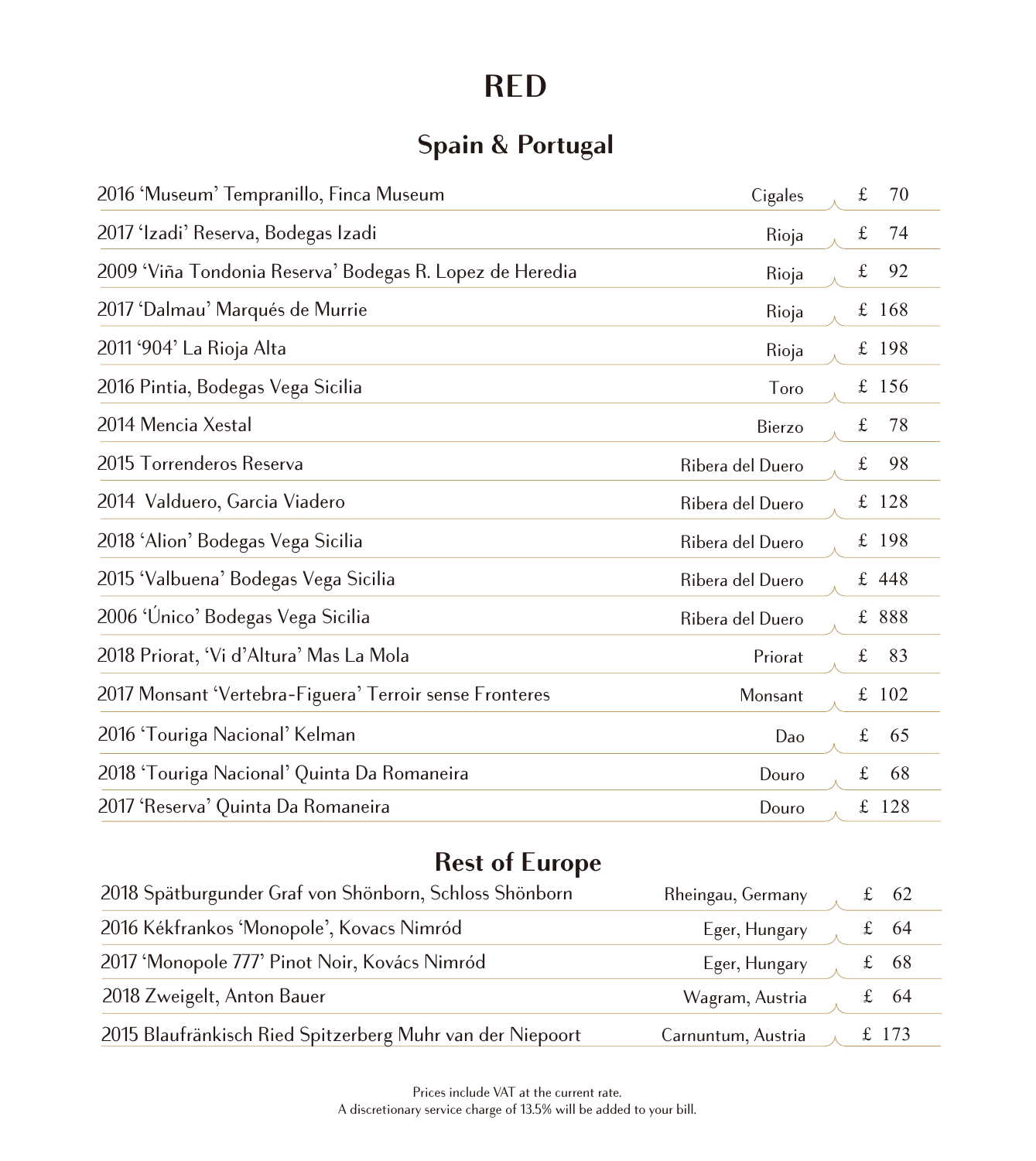## **U.S.A.**

| 2019 'Zinfandel', Seghesio                         | Sonoma County      | 79<br>£ |
|----------------------------------------------------|--------------------|---------|
| 2018 'Introvert' Cabernet Sauvignon                | Napa Valley        | 72<br>£ |
| 2014 'Othelo' Dominus Estate                       | Napa Valley        | £ 138   |
| NV Opus One "Overture"                             | Napa Valley        | £ $488$ |
| 2015 Pinot Noir, Brewer Clifton                    | Santa Maria Valley | £ 165   |
| 2017 Pinot Noir Freestone Vineyards, Joseph Phelps | Sonoma Coast       | £ $168$ |
| 2019 Lytton Spring, Ridge Estate                   | Dry Creek Valley   | £ $120$ |
| 2018 Cabernet Sauvignon, Ridge Estate              | Santa Cruz         | £ $182$ |
| 2016 Pinot Noir, Shea Vineyard, Penner Ash         | Willamette Valley  | £ 198   |
| 2017 Cabernet Sauvignon, Silver Oak                | Alexander Valley   | £ 258   |
| 2013 Syrah, 'Reva' Alban Vineyards                 | San Luis Obispo    | £ 312   |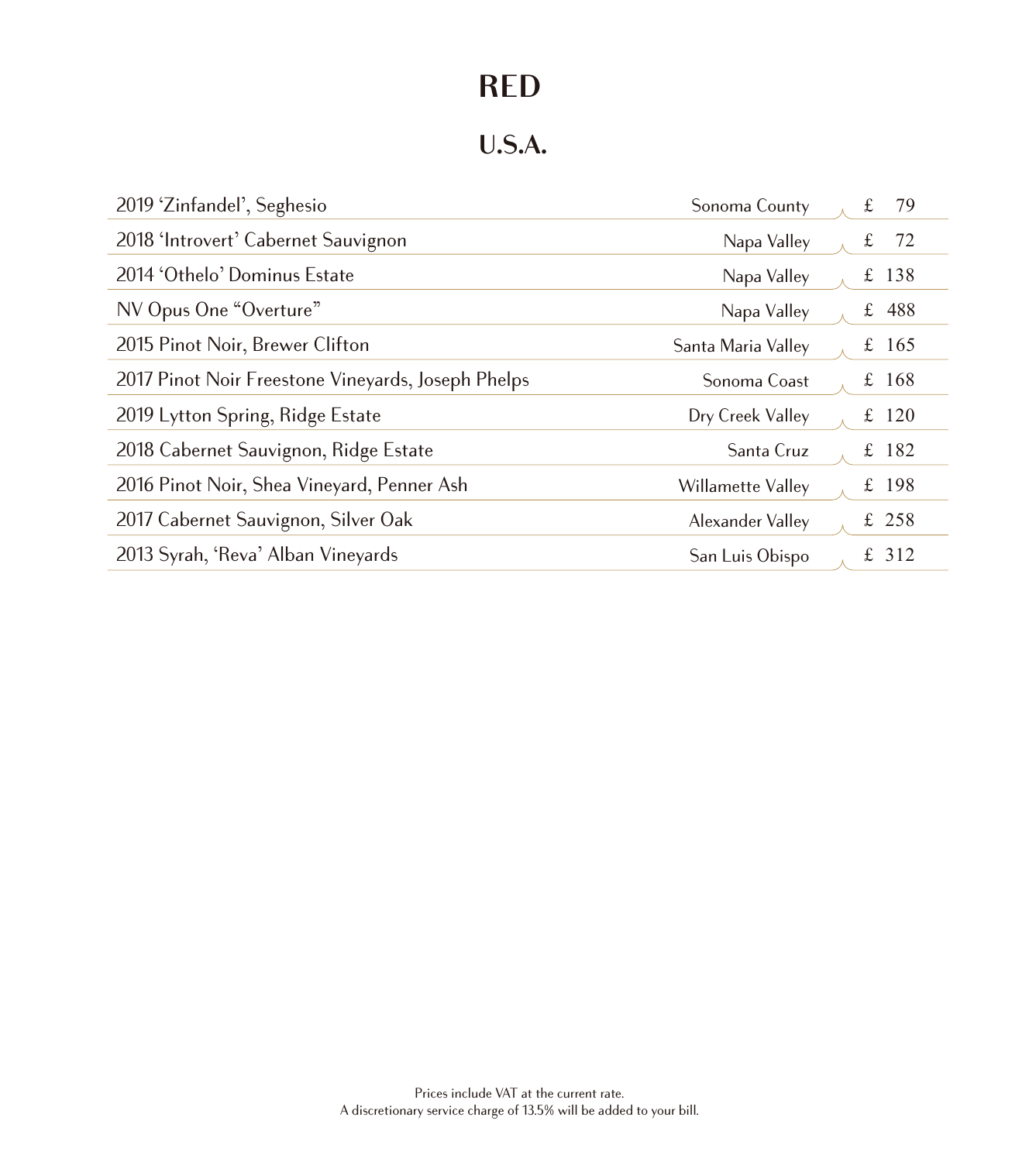## **Chile & Argentina**

| 2017 'Grande Reserve' Los Vascos                | Colchagua |    | 56 |
|-------------------------------------------------|-----------|----|----|
| 2019 'Cromas' Los Vascos                        | Colchagua |    | 72 |
| 2019 'Gran Corte' Amalaya                       | Salta     | t. | 60 |
| 2019 Petit Caro                                 | Mendoza   |    | 82 |
| 2019 'Altura' Malbec, Bodega Norton             | Mendoza   | £  | 68 |
| 2018 Valle de Uco, 'Reserve' Altos las Hormigas | Mendoza   | £  | 79 |
| 2015 'Quimera' Achaval-Ferrer                   | Mendoza   |    |    |

### **Australia & New Zealand**

| 2018 Margaret River, 'Mangan Vineyard' Cullen | Western Australia | £ | 79      |
|-----------------------------------------------|-------------------|---|---------|
| 2014 Mount Baker, 'Aquitaine' Plantagenet     | Western Australia | £ | 83      |
| 2019 Adelaide Hills, 'Syrah' Shaw + Smith     | South Australia   | £ | 83      |
| 2020 'Entity' Barossa Shiraz, John Duval      | South Australia   | £ | 92      |
| 2017 'Nine Popes' Charles Melton              | South Australia   |   | £ $148$ |
| 2019 Bin 389, Penfolds                        | South Australia   |   | £ $148$ |
| 2018 St Henri Shiraz, Penfolds                | South Australia   |   | £ 235   |
| 2020 'Pinot Noir' Tolpuddle Vineyard          | Tasmania          |   | £ 139   |
| 2018 'Pinot Noir' Ata Rangi                   | Martinborough     |   | £ 148   |

### **South Africa**

| 2021 'Peter Max Pinot Noir' Crystallum       | Walker Bay $\lambda$ £ 79 |  |
|----------------------------------------------|---------------------------|--|
| <b>China</b>                                 |                           |  |
| 2017 Chateau Changyu Moser XV Helan Mountain | Ningxia $\int$ £ 62       |  |